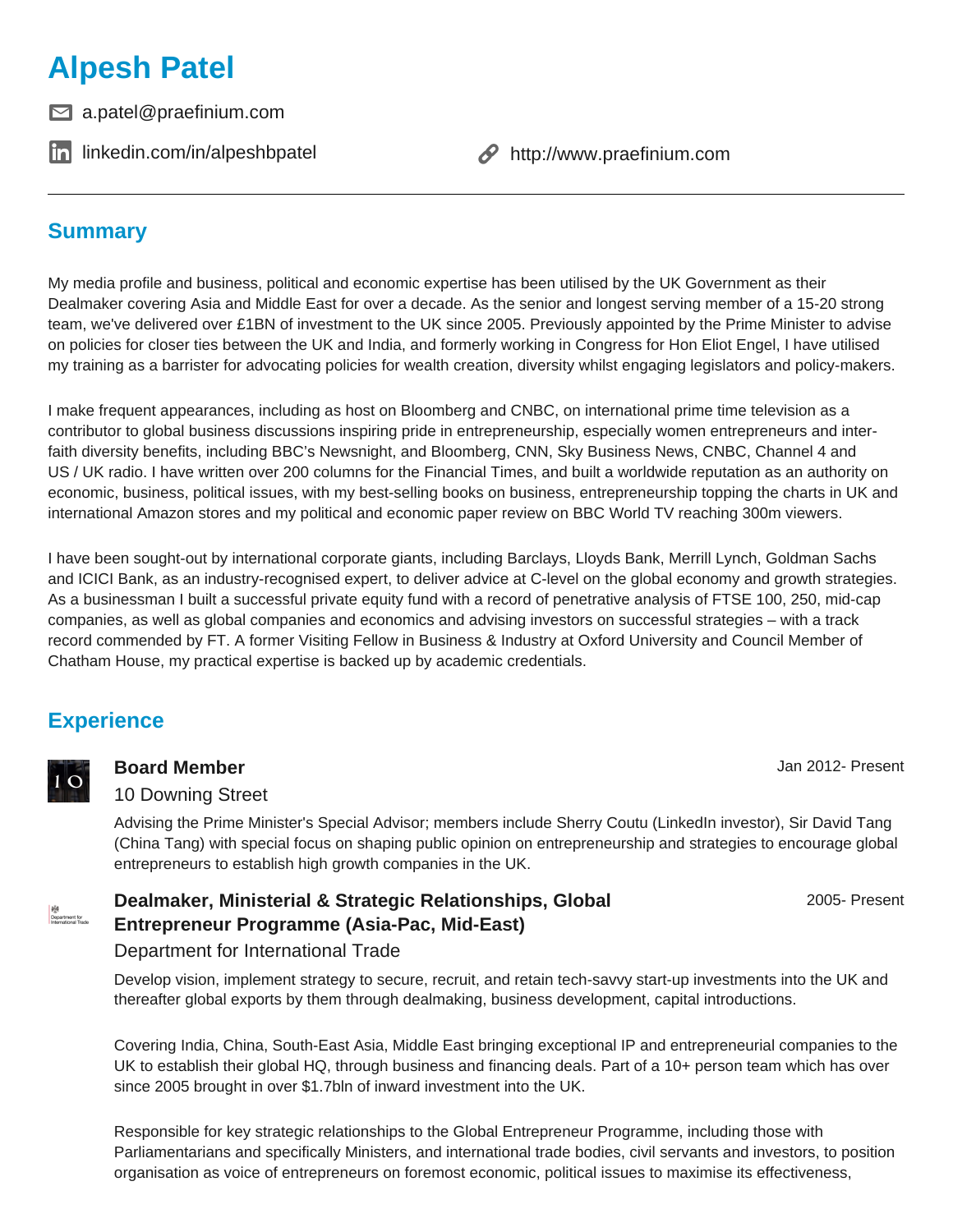through technical knowledge of policy, practical personal experience and building strong trusted relationships to manage strategic risks.

Successfully created nearly 100 new British companies exporting globally. Other than individual meetings with companies, lead generation happened through over 100 speeches, media interviews, trade missions, MoUs in Europe, India, Singapore, Malaysia, China, Hong Kong.

### **Consultant Editor (Financial Voice), Columnist 'Political Animal'**

Jan 2005- Present

Asian Business Publication Ltd (ABPL Group)

Asian Business Publications Ltd (ABPL) has been publishing Gujarat Samachar and Asian Voice in the UK since 1972, during which time we have always striven to put the needs of our community first.

The key to our success has been our abiding and uncompromising commitment to the interest of our readers. Over the four decades we've learned a lot about their likes and dislikes, their changing lifestyles, their interests and their priorities. Equipped with this invaluable insight we offer the latest news with in-depth reports and analysis on issues of particular importance to British Asians.

https://www.abplgroup.com/Events/Asian-Achievers-Awards/About-AAA

### **Founder** Founder **Founder Founder Feb 2004-** Present

### PRAEFINIUM PARTNERS LTD

Initially purely Hedge Fund, then expanded into Private Equity funds; a successful investor in cleantech, medtech globally with an India bias; a catalyst for innovation (investors in spinal implants, knee replacement technology); driver of economic growth (yoy positive returns on our investments). We are entrusted to invest for Family Offices and Pension Funds. Supporting Loomba Trust, British Asian Trust.

\*Evolved the business to sustain and develop profit during the credit crunch, to deliver 17% annual returns for investors over a five year period.

\*Utilised personal credibility to raise funds during a period of global economic crisis, sourced undervalued deals and secured new customers to transform revenues.

\*Implemented corporate governance procedures to provide investor accountability and transparency to the regulator.

\*Hand-picked an expert team to deliver service excellence, cohesion and endurance throughout the recession.

\*Implemented a vision based on insight and trends, together with a firm-wide commitment to learning that enabled the business to flourish.

\*Developed a talent pool of individuals who have secured top-level roles with FTSE100's.

## **Fintech Entrepreneur Fintech Entrepreneur Jan 2004- Present**

### Sharescope Alpesh Patel Special Edition

Investment Software which has in its first decade outperformed Warren Buffett (351% by us v 89% for Buffett) and every UK fund manager. The algorithms find undervalued, growth stocks likely to generate income, thereby avoiding the problems of fund managers seeking only growth, or only income, or only value stocks. The software auto-generates comment on every UK/US stock daily using my proprietary language and analysis algorithms. It also scores stocks based on academically researched (from Oxford University), proven, weighted criteria.



### **Founder** Jan 1997- Present

## TRADERMIND LIMITED and APVL

Development of online trading algorithms to make trading online accessible for the masses. A mission to democratize finance and end bloated poor performing fund managers. Paid public speaking engagements on personal performance, leadership, investing, entrepreneurship; Advising CEO on business strategy including Channel 4 senior commissioning producers, BBC senior executives, Barclays Stockbrokers, Bloomberg TV,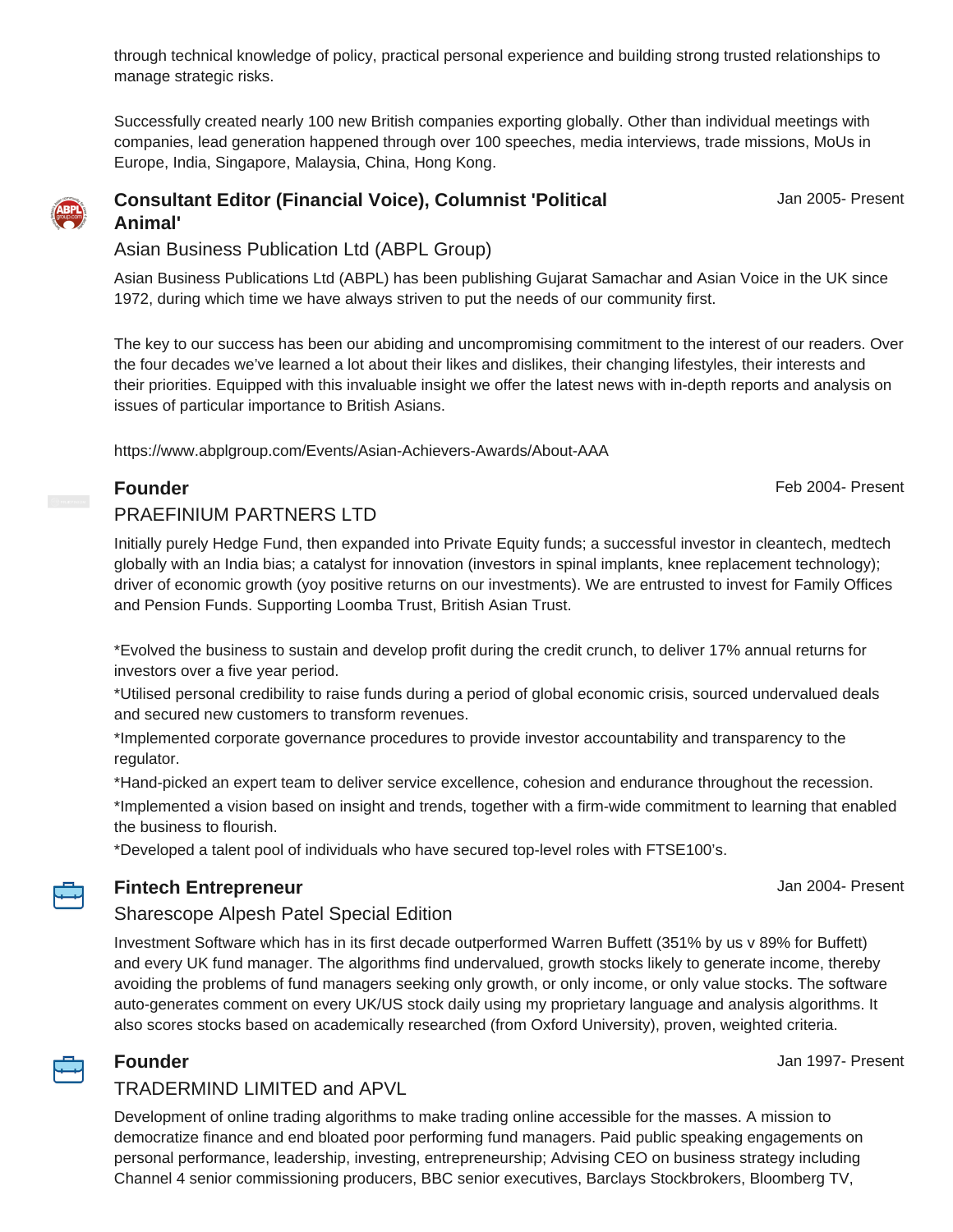E\*Trade. Created a trustworthy personal brand as a global authority on fintech, investing, wealth management, entrepreneurship.

Selected speeches

- # Global Entrepreneurs & How They Build Their Businesses, Kolkotta 2015
- # Investing in the UK, Hong Kong 2014
- # How Global Entrepreneurs Go Global From the UK, Singapore, Kuala Lumpur, Bangalore 2014
- # Indo-British All Party Parliamentary Group, Panelist, UK, 2013
- # Accompanied Minister, Department of Energy and Climate Change, Delhi, Lucknow, Punjab, 2013
- # Department for International Development, UK Govt. (DFID), Panel Speech, London, 2013
- # Banque Privee Edmond De Rothschild Europe, Shaping the Future, Speech, Luxembourg, 2013
- # Speeches to Business organisations in India, UAE, Malaysia, Singapore, Hong Kong, Shanghai
- # House of Lords, to IT Ministry of Govt of Andhra Pradesh, 2012
- # Imperial College, Business and Faith, 2012
- # Imperial College, Breakfast speech with Jim O'Neill and Sir Paul Judge, Host, 2011
- # Barclays Bank, Hindu Society Speech, 2011

# Establishing businesses in the UK for UKTI/FCO, Kuala Lumpur & Singapore, 2011, 2012, 2013

- # Keynote, Fund management and software innovation, Paris, 2008
- # Keynote, Smart Investor Conference, Hong Kong, 2007, and Singapore, 2007
- # Keynote, KPMG, UK India Potential to UK Indian VIP Community, 2007
- # Keynote, UK-India Potential with Stephen Timms MP, Houses of Parliament, 2007
- # Speech, All Party Parliamentary Small Business Group, UK Parliament, 2006
- # Speech, Investing Globally through the UK in Budapest to Business School, 2006

### **Business & Investments Author, Columnist** And Author Jan 1997- Present

### Amazon.co.uk Limited

Author of 18 investment and business books translated into Russian, Mandarin, Polish, German, French, Thai, Korean about investing and entrepreneurship; Trading Online surpassed Harry Potter on Amazon for a while; publishers include Financial Times, Tata-McGrawHill

Former columnist for Financial Times Merrill Lynch HSBC, Barclays, Lloyds Bank

## **Co Founder Director then Advisory Board (The Indus Entrepreneurs UK)**

2000 - Jan 2018

TiE 18 years 1 month

Co-founder of the UK Chapter of The Indus Entrepreneurs. Was founded in 1992 in Silicon Valley by a group of successful entrepreneurs, corporate executives, and senior professionals with roots in the Indus region. There are currently 13,000 members, including over 2,500 charter members in 57 chapters across 14 countries. TiE's mission is to foster entrepreneurship globally through mentoring, networking, and education. Dedicated to the virtuous cycle of wealth creation and giving back to the community, TiE's focus is on generating and nurturing our next generation of entrepreneurs.

My focus was on being a voice of entrepreneurs in the UK and simultaneously through a compelling schedule of business leaders shore up the finances of the organisation through membership.

| UK INDIA                       |  |
|--------------------------------|--|
| <b><i>RUSINESS COUNCIL</i></b> |  |

### **Founding Director** Jan 2005 - Aug 2016

### UK India Business Council 11 years 8 months

Established by Secretary of State under the initial Chairmanship of Lord Bilimoria; UK India Business Council is the premier business-led organisation promoting bilateral trade and investment (UK is India's largest investor



**THE**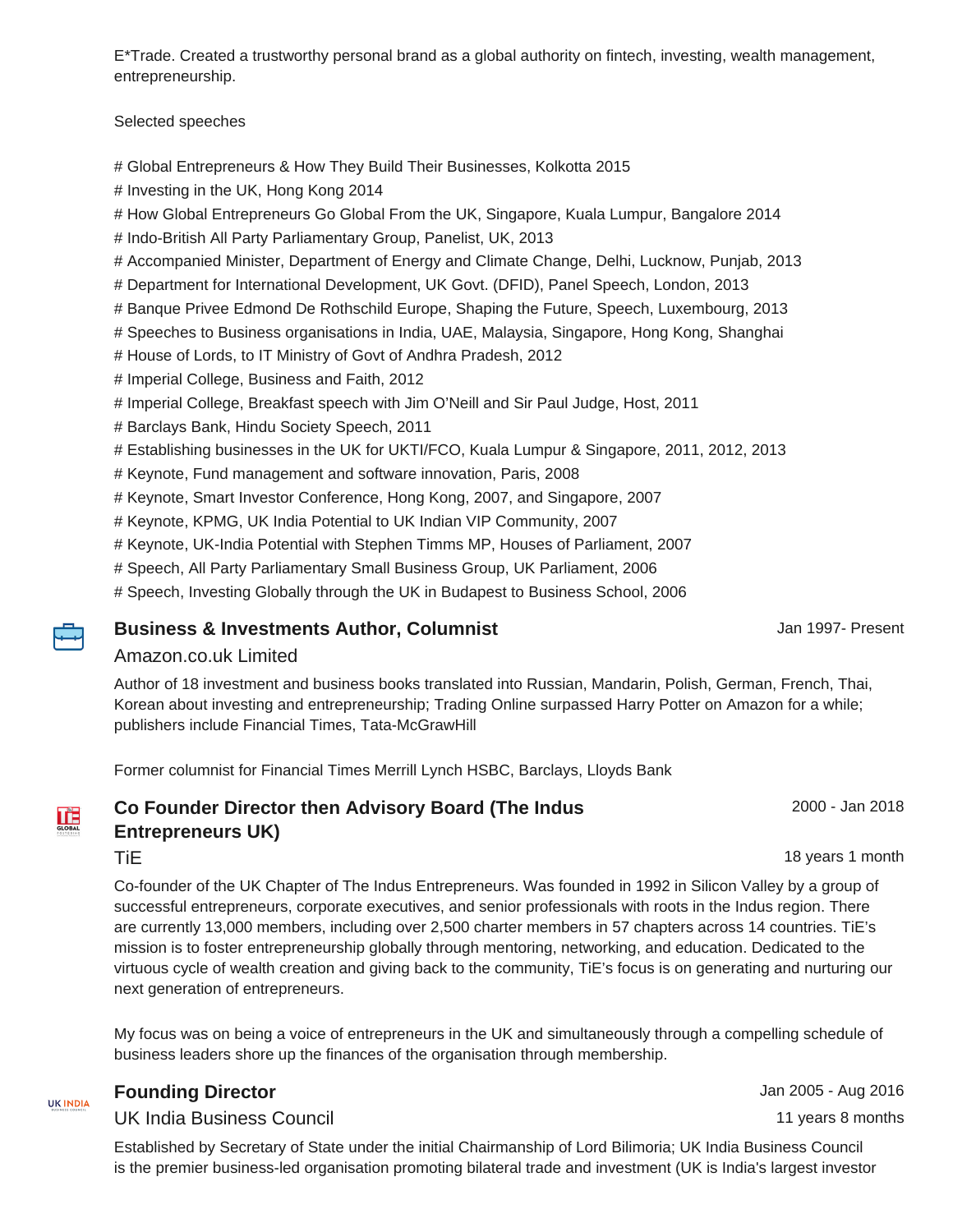- \$3.2bln in 2013) between the two countries. Our mission is to facilitate an increase in trade between the UK and India through our business centres in India, MoUs with groups such as Tata for skills development, trade promotion activities. We work with and support UK Trade & Investment and the UK Foreign and Commonwealth Office.

Our key sectors highlight opportunities in the emerging sectors of India: Advanced Engineering; Digital Innovation; Infrastructure; Life Sciences & Healthcare; Retail, Lifestyle and Logistics and Skills & Education.

**Deputy Chairman of Council** 2010 - Jun 2016

Founding Director; Member of the Remuneration Committee; Member of the India Board.

| ۰. |
|----|

## Commonwealth Gates Council 6 years 6 months

The Gates commemorate the soldiers of the then Empire and Commonwealth who fought in the First and Second World Wars. They are located outside Buckingham Palace. The Patron is HRH Prince of Wales and Baroness Flather chairs the Council, they were inaugurated by HM Queen.

My aim is to shape public opinion on the involvement of the Commonwealth by utilising the media to promote the message, and having compelling annual speakers and working with the Armed Forces for delivery of this work.

| <b>Director</b>                                                               | 2009 - May 2012  |
|-------------------------------------------------------------------------------|------------------|
| United Nations Economic Commission for Europe                                 | 3 years 5 months |
| The United Nations Association promotes the activities of the United Nations. |                  |
|                                                                               |                  |

| <b>Guest Host</b> | Jan 2007 - Dec 2011 |
|-------------------|---------------------|
| <b>CNBC</b>       | 5 years             |
| .                 |                     |

**Member of Council** 2004 - 2010 **Chatham House** 7 years 7 years 2004 12:00 the contract of the contract of the contract of the contract of the contract of the contract of the contract of the contract of the contract of the contract of the contract of the

Frequent guest Host Presenter to provide global market commentary and interview guests alongside anchors.

| <b>CHATHAM</b><br><b>HOUSE</b><br>The Royal Institute of<br><b>International Affairs</b> |  |
|------------------------------------------------------------------------------------------|--|

**NA** 

Development alongside Lord Loomba of Chatham House Prize in order to raise further the profile and impact of Chatham House among business and governments for its research and impact; the winner is presented with a scroll signed by our patron, Her Majesty The Queen; winners to date have now been Aung San Suu Kyi, Melinda Gates, Hillary Clinton; Advising CEO on strategy; member of the Investment Committee to date.



### **Non-Exec Chairman** Jul 2003 - Jan 2009

Aranca 5 years 7 months

Introductions and strategic advice to founder CEO. Founded in UK in 2003, Aranca has a global presence including in the US, Europe and Middle East, and a state-of-the-art delivery center in Mumbai, India.

Over the years, Aranca has become a trusted partner to over 1500 global organizations including Fortune 500 companies, SMBs, investment banks, brokerage firms, asset management firms, consulting firms, PE andVC firms, law firms, government bodies, trade associations and universities.



## **Advisory Committee Member, Private Bank** Many 1975 - Many 2005 - Dec 2007 ICICI Bank 3 years

Advisory Board Member of India's largest bank's private banking division; advising on global macroeconomy, evaluating structured products for high net worth clientele

**UK India Roundtable Board Member Jan 2000 - Jan 2000 - Jan 2005** 

10 Downing Street 5 years 1 month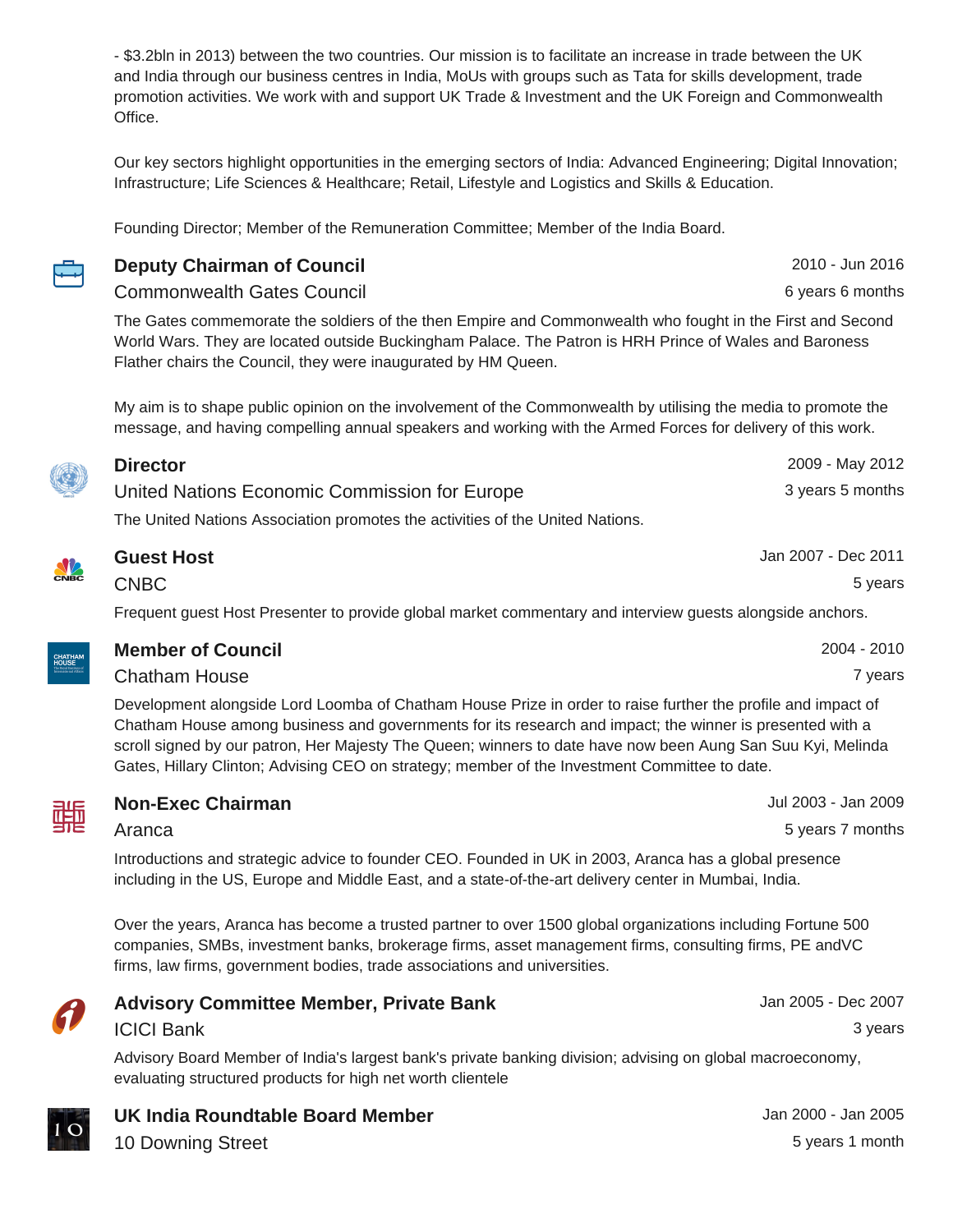Appointed by the British Foreign Secretary to report bi-annually to the Prime Minister's Office in the UK and India on policy suggestions for improving bilateral relations between the two countries in every aspect of the relationship from defence to education ties, trade to tourism.

### **Columnist** Jul 1999 - Oct 2004 **FT** Financial Times **5 years 4 months** Over 200 columns published in the Financial Times on the global economy and markets, with a particular focus on behavioural finance which explains the psychology behind market reactions and explains much of what conventional economics fails to do, including market crashes - a vital tool often neglected by global businesses. **Visiting Fellow in Business & Industry** Sep 2002 - Jul 2003

University of Oxford 11 months

Research and lectures on behavioural finance and a deeper understanding of how company valuations are effected by non-conventional factors.

| In-house internet and investment specialist presenter | Jul 1999 - Sep 2002 |
|-------------------------------------------------------|---------------------|
| Bloomberg LP                                          | 3 years 3 months    |

Advised CEO on India market entry.

Bloomberg Television is a 24-hour business and financial news channel reaching 200m households worldwide. My accomplishments at Bloomberg included:

### Presenting and Interviewing

• Interviewed senior figures from finance and politics. Devised questions, coordinated questioning strategy amongst print and foreign TV channel journalists, conducted interviews in live and pre-recorded interviews.

• Covered international political and economic events. Did spots for UK and US television and radio, produced packages. Events covered include IMF/World Bank meetings, European Union Summits, OPEC meetings.

• Instant reaction to data and events in the bond, currency and commodity markets. Communicated with market participants for comment, showed response of relevant market instrument on live TV and talked audience through the consequences.

• Regular spot on Bloomberg UK and US Radio Stations

### Package writing, producing and editing

• End-to-end writing, editing and production of packages between 3-30 minutes on international economic and political affairs. Proposed and developed topics, selected and interviewed experts, wrote scripts, created graphics and managed edit process to ensure timely coverage of key events.

### Show development

• Development and ownership of key regular features on Bloomberg Television. Created links with guests, wrote scripts and hosted weekly shows. Features included Money and Politics, Emerging Markets.

| <b>Providing Global Market Intelligence</b> | 2000 - 2002 |
|---------------------------------------------|-------------|
| Merrill Lynch                               | 3 vears     |

Providing my insights to their HNW audience on the global macro economy and international politics.



### **Pupil Barrister** Sep 1995 - Mar 1996

### 7 Stone Buildings Intellectual Property **7** months

Worked on pensions law, rights of trustees to seek over payment, professional negligence, directors duties and disqualifications, European regulations on bank and building society responsibilities and consumer rights, Crown prerogative and its limitations and powers of the Secretary of State.



<sup>jniversity of</sup><br>OXFORD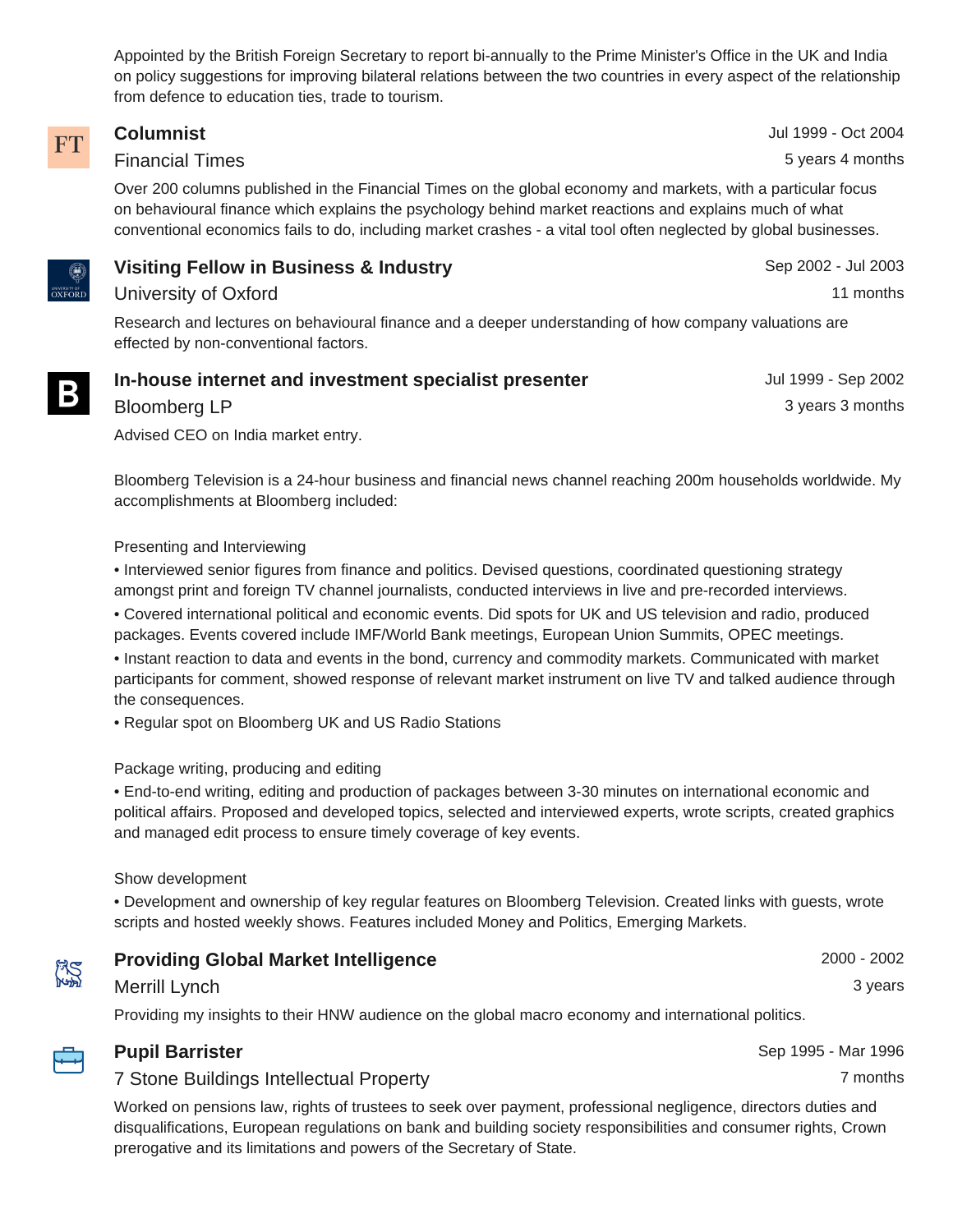

### **Practicing Barrister, Pupil** 1996 - 1996 - 1996 - 1996 - 1996

### 12 Grays Inn Square, Barristers Chambers of Mark Littman QC 1 year

I worked on Lloyds insurance arbitration cases and the limits of liability; EU money laundering regulations.



## **Intern, Hon Eliot Engel 1994 - 1995**

### US Congress 2 years

Lobbied the US Government (on behalf of the Congressman I worked for) the White House, Congressmen, Senators, State Department on its trade policies with Pakistan in the sale of fighter jets. Outcome: We halted the sale of the jets to the Pakistan, but failed in having the country declared a 'terrorist state' which was a related goal. I created an informal lobby group of influential US businesses to speak on our behalf and bolster our case. I commissioned reports from the Library of Congress to back up our case evidentially so it became irrefutable, including evidence from Pakistani nuclear scientist that bolstered the case for trade restrictions by the US and her allies.

## **Education**

| 0<br>UNIVERSITY OF OXFORD | <b>University of Oxford</b><br>BA, MA, Philosophy, Politics and Economics                                                                                                | 1993 - 1995 |
|---------------------------|--------------------------------------------------------------------------------------------------------------------------------------------------------------------------|-------------|
|                           | Congressional Intern in association with Boston University. Intern for Hon Congressman Eliot Engel (D-NY)                                                                |             |
| BL                        | <b>Boston University</b><br>n/a, Student Exchange with Oxford University<br>Intern, US House of Representatives                                                          | 2004 - 2004 |
| K                         | <b>King's College London</b><br>LLB, Law<br>Dissertation on the powers of Parliamentary Select Committees                                                                | 1989 - 1992 |
| 血                         | <b>Inns of Court</b><br>Barrister, Corporate/Chancery/Commercial<br>Bar Vocational Course; Advocacy, Negotiation skills, corporate and commercial law, civil litigation. | 1992 - 1993 |

## **Skills**



Hedge Funds • Leadership • Broadcaster • Investments

## **Certifications**

**Member of the Bar of England and Wales • Bar Council**

1993 - Present

## **Honors & Awards**

**Award for Excellence Presented by Finance Minister of India •** NRI Foundation **•** Mar 2015 **Asian Who's Who Award For Contribution to UK - India Trade Presented by Lord Dholakia •** Asian Who's Who **•** Dec 2010